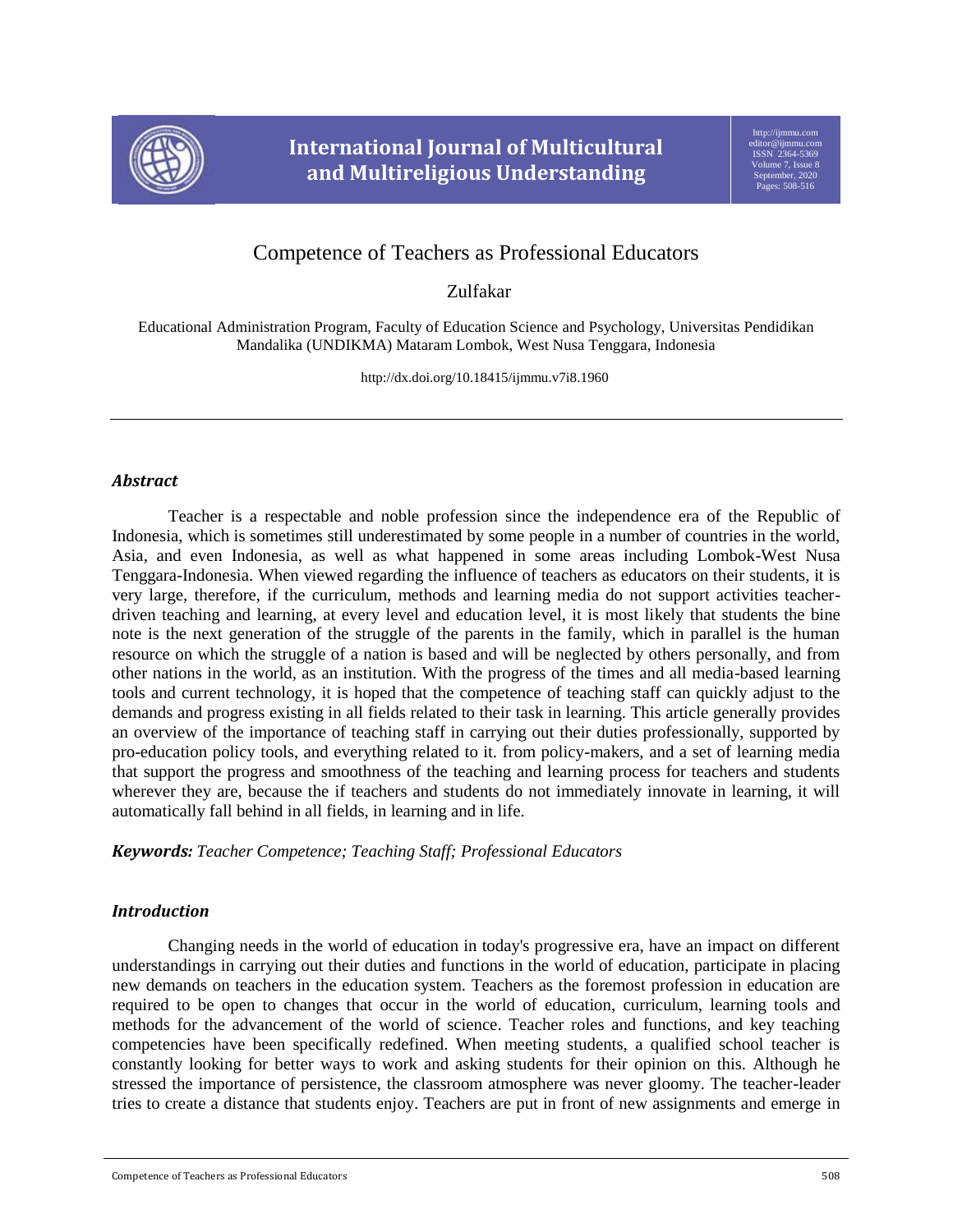new roles. Teacher freedom develops and competence develops. Teachers are seen less and less than craftsmen who are called to follow given concepts and present ready-made solutions, and more than reflective practitioners and researchers who are critical of existing ones, and who are able to approach creative problem solving. Professionalizing teacher vocations is nothing more than increasing access to their education. The re-defined needs of the teaching profession imply a high level of professionalization. The current demands of competence place professionalism on the scale, attracting action education directed at the concept of quality education nationally and internationally.

#### *The Role of the Teacher*

Modern society places the role of the teacher on a new foundation, given the two qualifications of today's society, namely a 'knowledge society,' and a 'learning society,'' Social change inevitably forces changes in the roles of teachers and educators as a whole (Ilić, 1998: 256). Many theorists took this problem seriously. Therefore, Hirvi (Hirvi, 1996) believes that teachers must accept new roles because they have to adapt to modern circumstances. Learning situations, more intensive student involvement in various forms of work-related to them as educators and students in the world of education. The fact is that no one can replace the whole teacher well. A new technology provides only a few opportunities to innovate in the teaching process, in encouraging students to work and think critically, and use a new path in relationships: learning - teaching. (Todorov, 2010: 198) Professionalism as a new competence of teachers puts before them a completely new concept of assignments aimed at teacher lifelong education. And students. The new role of the teacher, which follows the path of the national and international quality structure of basic education, according to Vlahović and Vujisić-Živković, (2005: 21) are as follows: a) Professional teachers. Professionalism is basically the idea of the professionalization of teaching. Professionalization of the requirements of teachers: a comprehensive knowledge base of teaching and learning emerging from scientific research, a rich repertoire of practical teaching procedures, a critical intellectual teacher who works for the benefit of their students (Zulfakar, 2019) responsibility to society and its code of ethics, participation active in pedagogy, but also broader issues and cooperation with all participants in the community. In the spirit of professionalism, teacher education is driven into higher education and continuing professional development; b) Can establish personal relationships with students awake. In schools as demanded by the new age, it is hoped that teachers will move away from the majors and provide the conditions for maximum activity and self-activity of students. The basic setting should be sought in the organization of pedagogical work with the broader choice of possible approaches for teaching and learning. The teacher is in charge of setting goals and subjects in learning (Zulfakar, 2020) with their students; activities that must be done in the environment of their life. Students serve as science researchers in the learning process, finding and solving problems faced in the science they do. The living environment provides facilities and methods for learning to understand life; c) Able to establish communication with students and other people in organizational life. Activity and collaboration are the cornerstones of the modern educational conception. The teacher's role is to create a learning environment, an open environment that is stimulating in nature, where students can apply different learning models; d) Acting as a researcher in the field of education. The search for solutions to make research and development an important field of teacher education has resulted in an idea of the need to shape teachers, both as educators and as researchers. In this case, the research approach includes: active, critical attitude towards education, teaching and learning, competent involvement in research, openness to innovative ideas and approaches, willingness to enhance the teaching process and interest, and the capacity for theoretical reflection and communication; e) Able to adapt in personal and group interactions. Teamwork is one solution where teacher work is pulled out of isolation. In most countries in Asia, and the world, including Indonesia, the recruitment process for multiple profiles of primary school partners is open; f) Able to carry out activities in one theme or various. The development of science, the need to improve the quality of education, the need to rationalize the teaching process have long been topical issues of the number of teaching areas prepared by the teachers. Many Asian and World countries as well as Indonesia are interested in specialized teacher organizations for certain subject areas; g) Able to carry out duties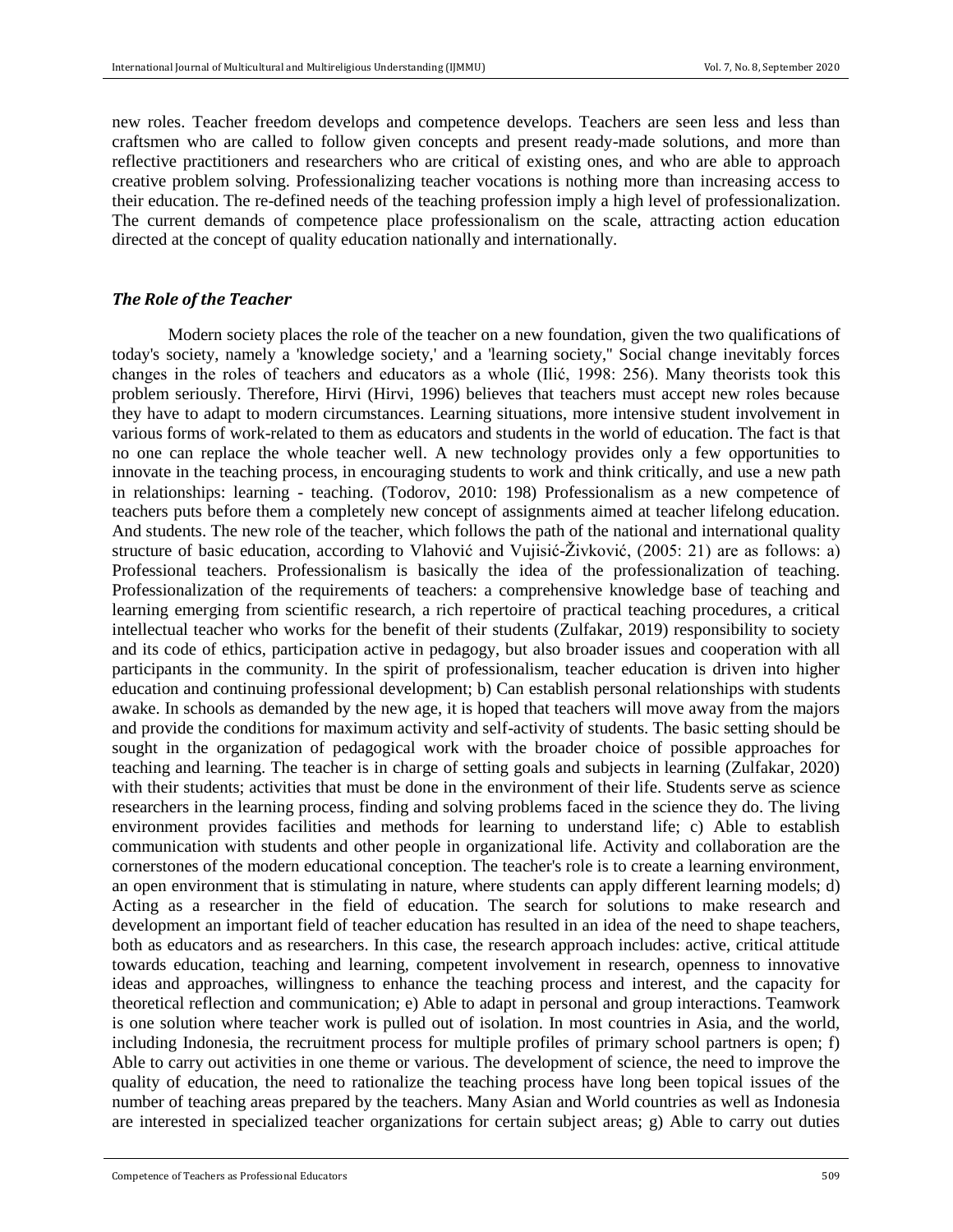properly if given full trust. The development of a teacher as an autonomous professional will last throughout he is given the opportunity to undertake research and a critical approach to his professional activities; h) Able to carry out their profession well. Teaching is not only technical, but above all an ethical social activity. The teacher professional code of ethics replaces professional standards and competencies. Teachers have a demand to place education in a community function. The feeling that the development of the student is entrusted to him and the awareness of his own role places the teacher in a position where he cannot ignore the moral side of the task at hand.

### *Teacher Quality*

Professionalism, apart from knowing the job, means doing it in the best possible way. Difference between professionals and non-professionals are not only about independence at work. Most importantly, a professional is interested in quality. Their work is quality, and if they lead or teach them, it's important that they do well. (Glaser, 1999: 27.) The teaching and learning process is in fact a process of interaction that takes place in the field of student interpersonal relationships. - teacher, student, teacher environment. In its most general form, the entire educational process in schools can be defined as the interaction between personnel which is formed through communication. The effects of educational work can largely depend on the structure, and quality of established relationships in the department. (Kostović, 2006: 7.) The role of teachers in interactions and communication is very important and marks the level of professionalism, but also the ethical dimension as a part of his responsibility. In the OEVID Compulsory Schooling report in a Changing World (Compulsory Schooling in a Changing World, 1983), the following statement can be found regarding the problem and the difficulties teachers face today. With declining school enrollments and increasing pressuring to make changes in curriculum and management in schools, it will be very difficult to maintain the morale and competence of teaching staff over the next decade. It is likely that many teachers find themselves under double stress. On one side, It is only natural that they would be concerned, if there were new reductions at work and a blockade of work progress, or talk about testing their competence, and the perceived threat of a teaching staff surplus in the air. On the other hand, they will be under increasing pressure to diversify their functions, change their teaching style, to cope with the new demands of the curriculum and replace some of its long-established autonomy.

Therefore, it is necessary to ensure that basic teacher training courses have adequate content, abundance, and flexibility. To be able to respond quickly and effectively to changes in schools. In addition, the need is focused on providing wider and better opportunities for professional development through a professional development courses that will enable hired teachers to follow and adapting to new requirements previously set. Recent experiments show that in-service training is most effective when courses at formal higher education institutions such as universities, or an institution that specializes in teacher training, which is associated with the application of theory. In schools. School training has proven to be very effective. (Schools and Quality, 1998: 106) Priority needs to review teaching conditions and policies in relation in improving school performance are set out in the OECD report (1984: 108). Effective education at all levels, depending on the qualifications and motivation of the teaching staff. Teachers,' duties today are much more complex and demanding than ever before. They must respond to parents, ' demands for educational outcomes, the community's need for wider access to education, but also pressure for school activities to take place in a greater democratic atmosphere. It is important to reexamine the positive teacher selection, working conditions and teacher training as well as their motivational status and career prospects. The Republic of Indonesia agrees with a number of countries in Asia , and the world that teacher competence and commitment (Taylor, JA, et al. 2017, Johnson, CC, & Fargo, JD, 2014) are important prerequisites for producing users who are educated by the concept of education. Quality. But, at the moment in many countries in the OECID world there is public dissatisfaction with teacher performance, whereas teachers are clearly dissatisfied with their salary. Dissatisfaction arises from a feeling that some teachers are not sufficiently armed with personal skills or qualities to be able to meet the new assignments and challenges set before they practically teach in the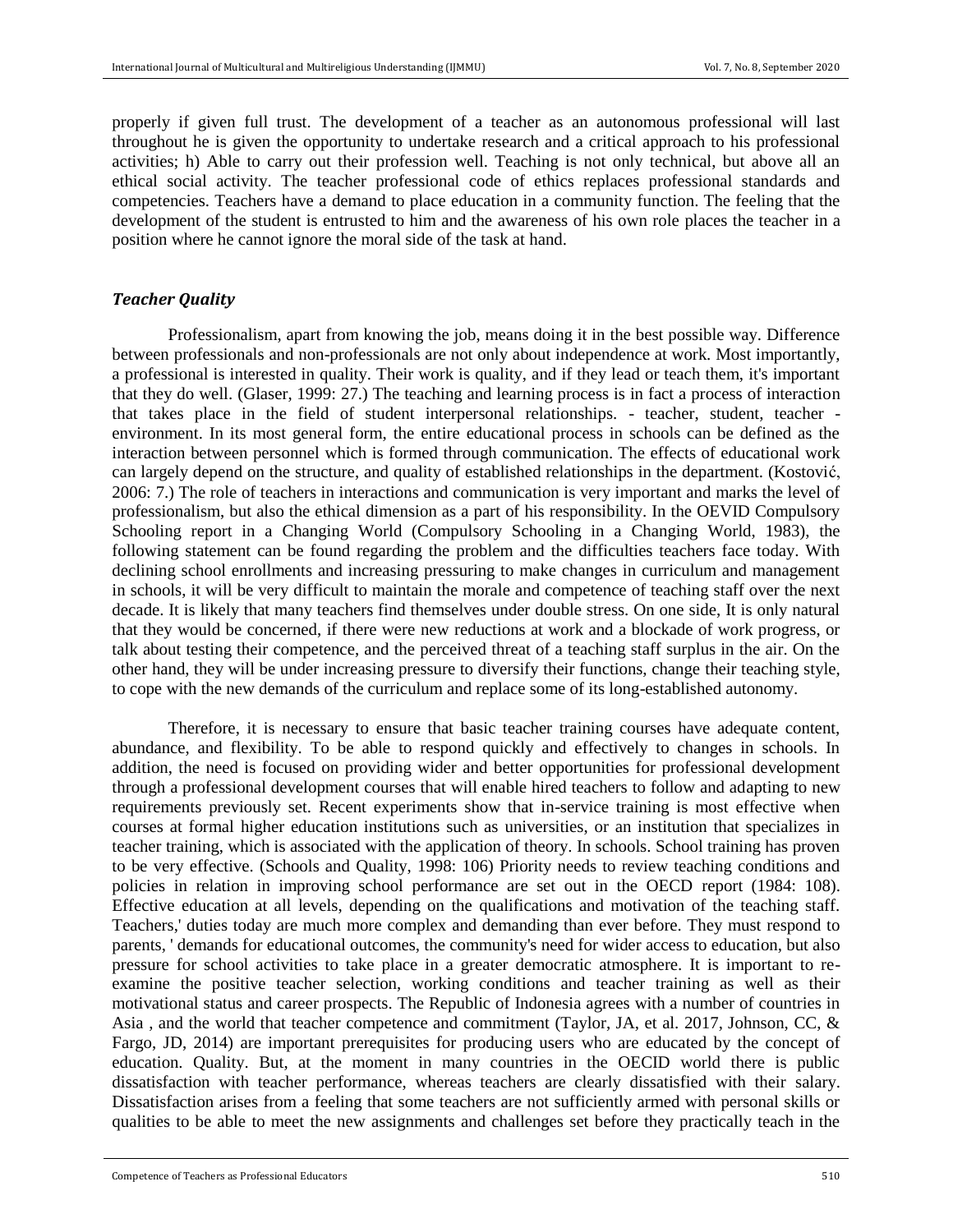classroom. Meanwhile, teacher dissatisfaction arises from the loss of self-esteem which in turn is associated with feelings of declining social status, and working conditions which they consider unsatisfactory. The measures proposed for increasing the professionalization of teaching staff are four different measures (OECID, 1998): a) recruiting employees in a favorable manner; b) make preparations for new and better educators; c) maintaining the best quality in teaching practice; d) trying to improve the spirit and morality of the educators. These goals are easy to set, but difficult to implement in the everyday life. Professionalization of the teaching force is the basic path to quality education. There is now and cannot possibly exist, quality education without quality educated teachers. Teaching innovations that must provide new values and humane realization represents a teacher whose early and subsequent education will function directly from new needs. (Vlahović, 2000: 117.) Therefore, an innovative effort in approach for those who decide to become a teacher, as well as for their lifelong education.

In some countries, there is an established practice of entrusting part of the responsibility to train prospective teachers to lead teachers. They form a very useful bridge between the world of school and academia at universities or college. Working with them also delivers additional career path for good teachers who prefer to stay in class instead of doing administrative work. (School and Quality, 1998: 113, Kelly J., et al. 2020). Other countries have again developed the analogy function of supervising teacher, but do not use terms such as master teacher, because the name is sometimes considered inappropriate. In several countries around the world including Indonesia, 'teacher-teaching' is playing an increasingly important role, usually spending most of their time in school and only a little in an educational institution. Therefore, innovative approaches to the teaching profession starting with early education; towards professional development with support for lifelong learning.

#### *Competency Based Teacher*

The teacher training approach, which became known as life-long teacher-based education on competence or performance, emerged as a response to teacher education (Allen, J. P., et al. 2015, Hill, H. C., et al. 2013) in depth and courses that are so theoretical, that educators and students consider them too far from the classroom and irrelevant to the needs of future teachers. Unfortunately, the healthy reaction to this misunderstanding of the theory has grown into an extreme movement. Specific skills in building good relationships with students are very clearly defined, which is also very useful for prospective teachers (Philippa C., 2015, Randel, B., et al. 2016)). However, then the principles of competency-based teacher training began to be applied so strictly, so that only those who were previously allowed to are allowed. The main dangers of this approach are: that the role of the teacher becomes very mechanical, and does not allow the teacher or prospective teacher, to adopt a reflexive attitude towards the goals he wants to achieve, with instruction, there is no difference between education and training.

A competency-based approach to teacher education, has its value as a part of initial training. Useful for teachers to adopt specific skills needed in class. After all, education should not be completely equated with training, and the role of professional teachers is to explain the educational process, and analyze it in relation to the reasons, and needs why certain learning experiences are beneficial (Sue S., et al. 2020, Aileen K., 2014). There is no doubt that early training institutions need to be strict in selecting students, who individually prove unsuitable for teaching in school or in the classroom. Part of the problem with initial training lies in too much information to apply and too many skills to master in a limited time. Therefore, initial training should be understood only as the first stage of professional preparation and not entire preparation. Therefore, the lack of qualified teachers and marked by success in carrying out their duties as professional teachers, is not a problem that can be solved by changing the new structure alone. The causes are in teacher education and management, and can only be resolved by improving the methods used in educating and manage them, regardless of school structure. (Glaser, 2000: 20, S. E. A. Groothuijsen, G. T. P., et al. 2019) A more comprehensive teacher education movement, competency-based, developing as a reaction to inadequate education programs. However, if teacher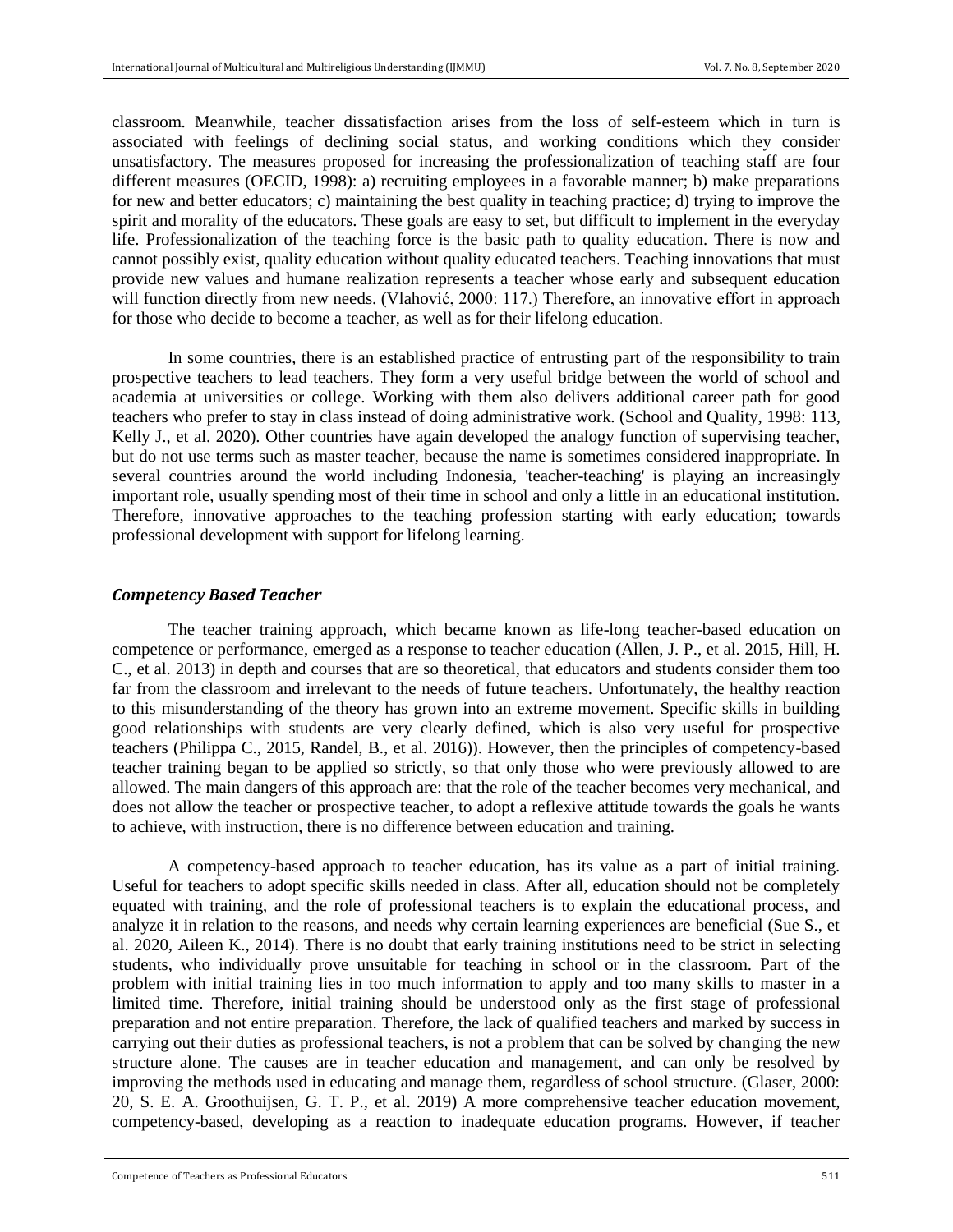education needs to be improved, the most important thing is to maintain and improve the quality of those who are directly responsible for the process. Taylor and Rhodes compared university professors who specialize in training prospective teachers with those involved in education in other university disciplines; the former has been shown to devote less time to research than the latter, while most were not involved in research at all; Additionally, they generally had lesser degrees and were obtained at less prestigious universities.

The excellence of the academic field, in two, major countries in education, namely the United States and the United Kingdom, was conducted by a comparative study by Rhodes. In Britain, he says, far more attention is paid to academic excellence than professional competence, whereas in the United States very little attention is paid to academic excellence, but that is why American students are better prepared professionally. He also stated that, although British students performed better on tests of intelligence and verbal comprehension than American students. they performed worse on tests measuring professional knowledge. This statement suggests that it is necessary to develop different, but the same, more stringent criteria for measuring the excellence of teachers involved in training teacher candidates. They shouldn't just follow the usual academic criteria in another college. Their professional development should be linked not only to recent teaching experiences in schools, but also to the ways in which research in education can be combined, practical work in schools involving students, and recording experiences that are permanently of professional significance, (Jacqueline D., et al. 2020, Fred K., 2017), but also personally, is useful regarding maintaining contact with the class. This requires a broader understanding of what constitutes research in education, as well as developing more adequate tools for evaluating practice-based research. In this case, it is not enough to carry out evaluations in the same way that professors from some other university disciplines do, although some may want to. However, teacher education enters a conflicting orientation - must demonstrate that it has the same energy standards as other faculties, and provide practical training for teachers in the classroom. Teachers who are involved in teacher education must develop a style of practice and research that is, in a sense, similar to the clinical model used in medical schools (Schools and Quality, 1998: 116, Tebeje M., et al. 2020). Prospective teachers who are educated for this vocational, should be guided by the competence of research, as an essential part of their future to teaching work, to evaluate and validate their professional results.

Therefore, it is understood that postgraduate students must have the competence to achieve teaching goals by practicing directly in schools, which include: a) academic knowledge is transformed into appropriate content in school teaching; b) transfer of basic social values; c) discusses topics related to social responsibility: human rights, ecology and environmental change; d) respect for diversity, especially gender and cultural differences in the presentation of material; e) planning and carrying out extracurricular activities; f) application of research methods to improve own practice; g) application of information technology in teaching. These educational goals can be formed autonomously by teacher education institutions into their study programs (OECD, 2003; Linde, 2003; Berglindh, 2002).

One of the key questions, posed within the framework of this document, is: How to enable the professional development of teachers and keep them within the framework of their profession? According to the proposed proposals, this can be achieved in a number of steps: a) by ensuring good social and material working conditions; b) by creating a stimulating work environment; and c) the possibility of lifelong learning and education. The three proposals offered are key moments in the development, and acquisition of professionalization of the teaching staff. Ensuring good material and social working conditions, includes adequate wages, ensuring good retirement conditions, adequate annual leave and maternity leave, adequate working hours, opportunities for personal training and professional work (Todorov, 2010: 201, Auli Toom, 2019). A stimulating work environment means, suitable space and good school equipment with teaching aids, class sizes (between 20 to 25 students) and professional support from peers or professional services (specialized pedagogues, psychologists, social workers, medical staff). Continuous professional development is usually associated with three types of professional development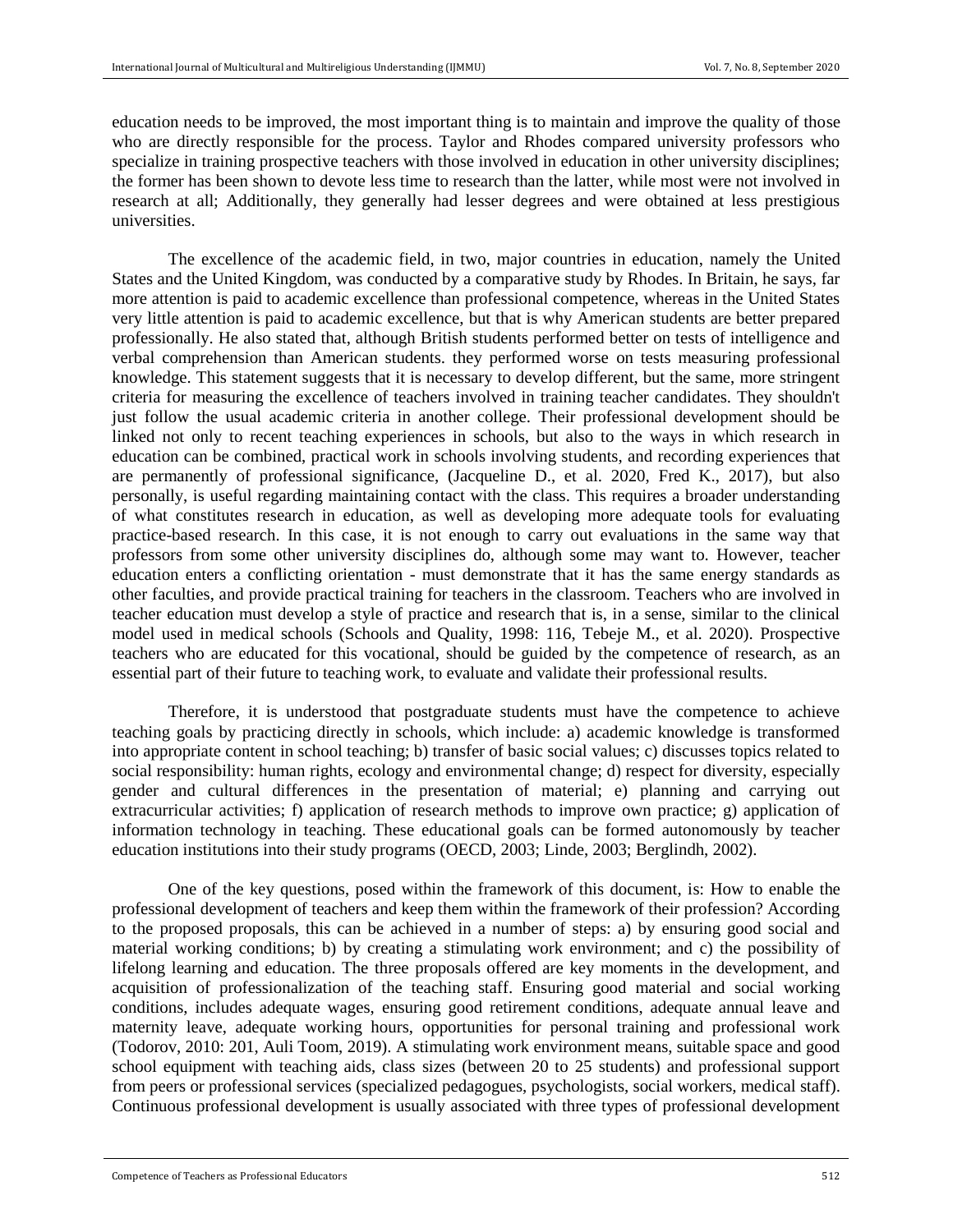that occurs after initial education: a) job introduction can be done by apprenticeship b) training in formal, or informal positions, and c) postgraduate studies of different duration.

#### *Teaching Quality*

To improve the quality of teaching, in some countries a clearer definition of what is expected of teachers in different schools. Over the past few years, the teacher's role has changed and the number of assignments to be performed has increased. Since World War II, there has been a tendency for teachers to be responsible for the welfare and health of students, and to connect with parents and other community members. In addition, current teachers are expected to maintain a overall development of their students, both emotional, physical, and social, as well as purely academic, although in this regard, as recent comparative research has shown, there are differences in a number of countries in the world including Indonesia. At the same time, there is an increasing difficulty faced by teachers: teaching is often overloaded or there are too many students in the classroom, the student population is very diverse and their needs, the support provided to teachers to facilitate classroom teaching is inadequate, and the teaching aids used in learning activities are still lacking. Many schools have a reputation for being unsuitable environments for teachers and students. Schools sometimes complain about a lack of professional staff and inadequate buildings. Educational institutions often complain of a lack of professional or semi-professional staff, and that most students fail to provide sufficiently useful instruction. Or giving sufficient attention to those who learn poorly (Michael K., et al. 2019, Schools and Quality, 1998: 123, Amanda L., et al. 2020). Under such conditions, can good results be expected? Policymakers need to have a clear understanding of the role of the teacher, and accordingly, align the means of providing in-service training, as well as mechanisms according to create a teacher careers structure that reflects any changes in teacher roles. There is no single formula that can be applied in all countries for determining the role of teachers. Historical and traditional factors play a very important role in this, but for those involved in planning, in fact, it is very important to determine their expectations regarding the role of the teacher. Teachers must of course is to be ready to change their teaching style with ever-changing requirements. The question and answer routine is still considered regular teaching.

Although it is common knowledge that this recitative model is completely ineffective. Further research needs to focus on how to implement teaching the style reforms as they resist all change. Obviously, there are some organizational constraints, such as time and place, and the choice of textbooks and other props. Teachers are often expected to take a role in curriculum planning, but are not given the opportunity to acquire the appropriate competencies. The need for conformity of changes in the teaching process with proper planning of teacher training and their training is a necessary principle. Additional experiments are needed regarding alternative teaching strategies. Teachers, ' expectations are often to low, especially when it comes to students who come from ethnic minorities or those who learn slowly. Teaching quality should be linked more to problem-solving pedagogy, rather than some kind of rigid curriculum that is centrally determined and linked to traditional teaching methods. What needs to be avoided is the possibility that the success of alternative strategies depends on the laborious efforts of the 'super teacher." In addition, this strategy needs to be integrated into organizational practices throughout the school. Great educators represent only the exhausted candidate and lonelier than general practice models. Some education experts support the idea that every teacher should be a researcher. When this concept is clarified. It appears that it actually describes the type of teacher who thinks about his own teaching performance which is reflected in the search for better methods to solve problems in the classroom. In other words, the teacher as a researcher represents an expert who is involved in the process of experimenting, collecting data, recording results, and evaluate his own achievements.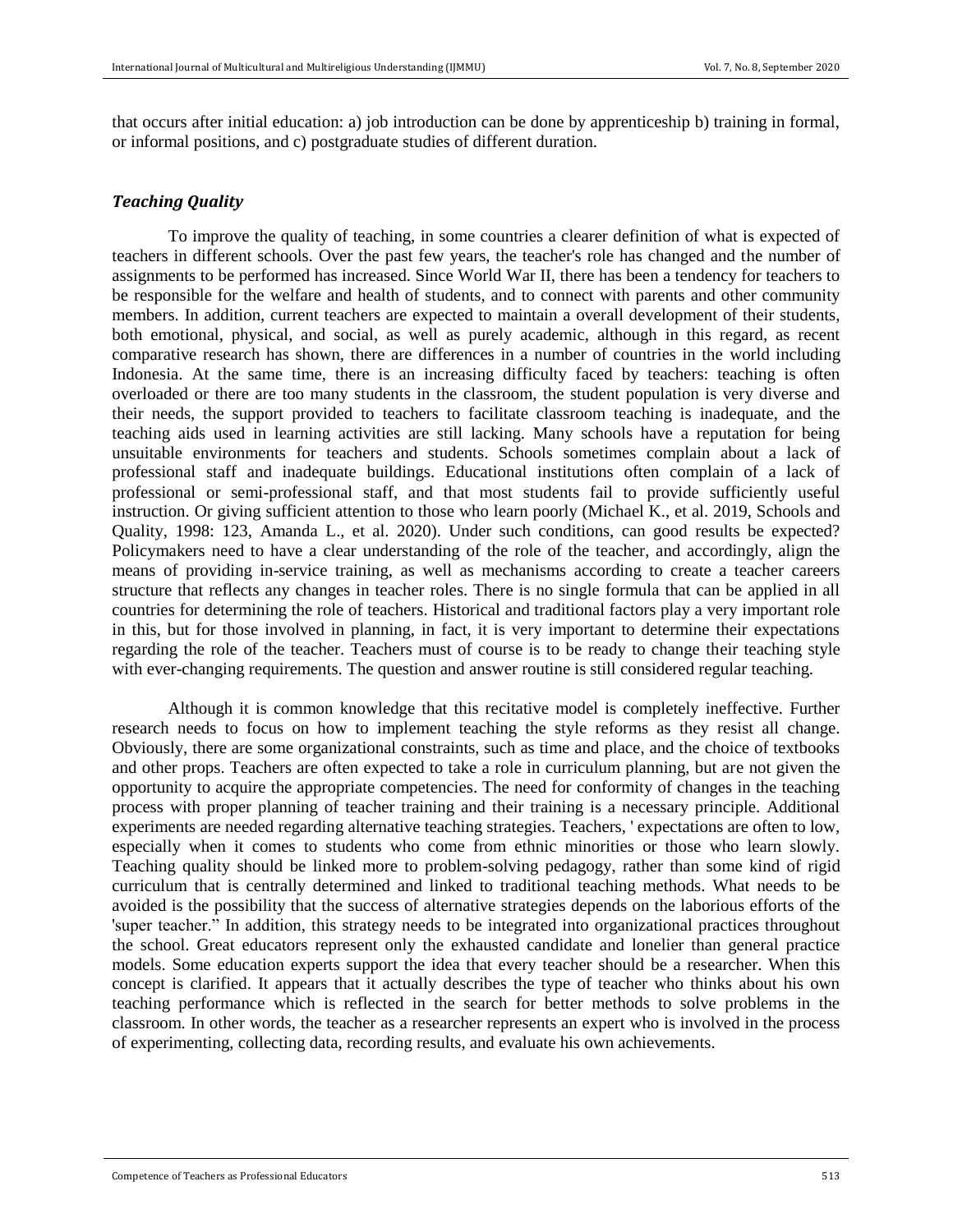#### *Conclusion*

Responsibility for teachers in a professional manner is very much-needed, Because, the in carrying out routine daily tasks, teachers are preoccupied with a number of problems related to classroom learning materials and problems their students have, both personally in the concept of personal and institutional guidance, which If not, having a good responsibility in carrying out their duties will have fatal consequences for the mental development of their students in the future because it can be said that the current generation is a miniature of a community that will determine the direction of life of the people of a nation in the future. The position of teachers as professional educators in formal education institutions is currently seen as different from the previous period. Their education is a dynamic, open, and continuous process. Competence is the basis for the professional development of teachers in all periods of their professional careers. Teacher competence and professionalism are currently hot topics that deserves attention from all elements of society and the government, in their daily career paths because of their totality in carrying out their duties. This article is a simple overview to see some aspects of contemporary social trends in teacher education. in new competencies as the basis of the quality structure of education which is the basis in the conceptual context countries with national and international education standards. The concept of standardized education both nationally and internationally requires a fairly complex struggle, regarding scientific mastery, disciplined performance of the professionalism of educators, expertise, creativity, preparation for work, teacher and student lifelong learning paths. In the current concept of roles and teaching methods, confidence and self-esteem are developed, student safety, the possibility of a more mature observation about the world of education in Lombok-Nusa Tenggara Barat-Indonesia today. And easier perceptions of changes in the world of education as a whole in Indonesia and other countries in the world.

### *References*

- [Aileen Kennedy,](https://www.tandfonline.com/author/Kennedy%2C+Aileen) (2014) Understanding continuing professional development: the need for theory to impact on policy and practice, *Journal [Professional Development in Education V](https://www.tandfonline.com/toc/rjie20/current)olume 40*(5), 688- 697.<https://doi.org/10.1080/19415257.2014.955122>
- Allen, J. P., Hafen, C. A., Gregory, A. C., Mikami, A. Y., & Pianta, R. (2015). Enhancing secondary school instruction and student achievement: Replication and extension of the My Teaching Partner-Secondary intervention. *Journal of Research on Educational Effectiveness, 8*(4), 475-489.
- Amanda L. Rose & Jennifer A. Sughrue, (2020) Promoting Retention of Alternative Certified Teachers Through Professional Development, *Sage Journals, National Association of Secondary School Principlas Bulletin, 104*(1), 34-54. [https://doi.org/10.1177/0192636520913624](https://doi.org/10.1177%2F0192636520913624)
- Auli Toom (2019) Shaping teacher identities and agency for the profession: contextual factors and surrounding communities, *Journal [Teachers and Teaching](https://www.tandfonline.com/toc/ctat20/current) theory and practice, 25*(8), 915-917. <https://doi.org/10.1080/13540602.2019.1703619>
- Beograd, (2004). *Kvalitetno obrazovanje za sve: izazovi reforme obrazovanja u Srbiji*, Ministarstvo prosvete i sporta R Srbije.
- Beograd Zrenjanin, (1998). *Totalan kvalitet u visokom obrazovanju*, Zavod za udžbenike i nastavna sredstva, Institut za preduzetništvo, Tehnički fakultet: Mihajlo Pupin,.

Brajša, P. (1995). *Sedam tajni uspešne škole*. Zagreb: Školske novine.

Colin, T. (2003).*Vođenjem do uspeha*. Zagreb: Mozaik knjiga.

Competence of Teachers as Professional Educators 514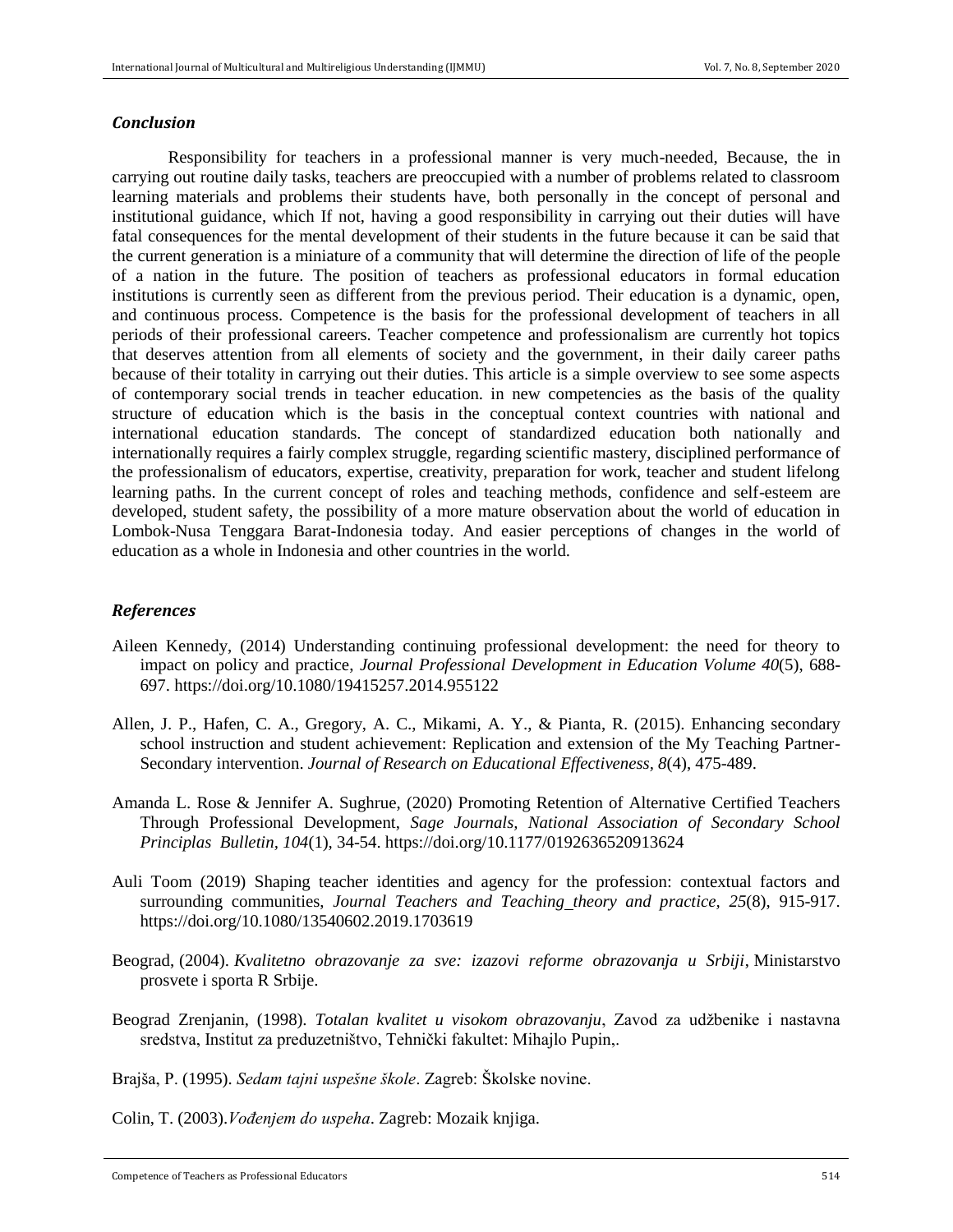Craft, Anna (2000) *Continuing Professional Development: a practical guide for teachers and schools*. London/New York: Routledge/Falmer.

European Council (2001): *The report on the future concrete objectives of education and training system*, dostupno na: www.europa.eu.int./scadplus/leg/en/cha/c11049.htmili <http://regis-ter.consilium.eu.int/pdf/en/01/st05/05980en1.pdf>

- Evans, R. (1996). *The Human Side of School Change: Reform, Resistance, and the Real-life Problems of Innovation*, San Francisko: Jossey-Bass Publishers.
- [Fred Korthagen,](https://www.tandfonline.com/author/Korthagen%2C+Fred) (2017) Inconvenient truths about teacher learning: towards professional development 3.0, *Journal [Teachers and Teaching t](https://www.tandfonline.com/toc/ctat20/current)heory and practice 23*(4),387-405. <https://doi.org/10.1080/13540602.2016.1211523>

Glasser, W. (2005): *Kvalitetna skola*. Zagreb: Educa.

- Glasser, W. (2000). *Teorija izbora, nova psihologija osobne slobode*. Zagreb: Alinea.
- Grin, F. (2001). *On Effectiveness and Efficiency in Education: Operationalizing the Concepts* u: J. Oelkers (ed.) Futures of Education
- Hill, H. C., Beisiegel, M., & Jacob, R. (2013). Professional development research: Consensus, crossroads, and challenges. *Educational Researcher, 42*(9), 476-487.
- Ilić, M. (1998). *Od tradicionalne do kvalitetne škole*. Banja luka: Radovi, br. 1.
- [Jacqueline Doyle,](https://www.tandfonline.com/author/Doyle%2C+Jacqueline) [Gerhard Sonnert](https://www.tandfonline.com/author/Sonnert%2C+Gerhard) & [Philip Sadler](https://www.tandfonline.com/author/Sadler%2C+Philip) (2020) How professional development program features impact the knowledge of science teachers, *Journal [Professional Development in Education](https://www.tandfonline.com/toc/rjie20/current)  46*(2), 195-210.<https://doi.org/10.1080/19415257.2018.1561493>

Jensen, E (2003). *Super-nastava*. Zagreb: Educa.

- Johnson, C. C., & Fargo, J. D. (2014). A study of the impact of transformative professional development on Hispanic student performance on state mandated assessments of science in elementary school. *Journal of Elementary Science Teacher Education, 25*(7), 845-859.
- Juran, J. M., (1989). *Juran an Leadership for Quality An Executire Handbook*, New York, The Fress.
- [Kelly Johnston,](https://www.tandfonline.com/author/Johnston%2C+Kelly) [Fay Hadley](https://www.tandfonline.com/author/Hadley%2C+Fay) & [Manjula Waniganayake,](https://www.tandfonline.com/author/Waniganayake%2C+Manjula) (2020) Practitioner inquiry as a professional learning strategy to support technology integration in early learning centres: Building understanding through Rogoff's planes of analysis, *Journal [Professional Development in Education 4](https://www.tandfonline.com/toc/rjie20/current)6*(1), 49-64. <https://doi.org/10.1080/19415257.2019.1647871>
- Kostović, S. (2006). *Nastavnik i upravljanje mikropedagoškim procesima*. (ur). Kamenov E. Reforma vaspitanja i obrazovanja u Republici Srbiji. Novi Sad: Filozofski fakultet.
- [Michael Koonce,](https://journals.sagepub.com/doi/full/10.1177/0192636519871614) [John C. Pijanowski](https://journals.sagepub.com/doi/full/10.1177/0192636519871614) & [Ed Bengtson,](https://journals.sagepub.com/doi/full/10.1177/0192636519871614) Principal Engagement in the Professional Development Process (2019), *Sage Journals, National Association of Secondary School Principlas Bulletin, 103*(3), 229-252. [https://doi.org/10.1177/0192636519871614](https://doi.org/10.1177%2F0192636519871614)
- OEVID (1998). *Obavezno školovanje u svetu koji se menja* (Compulsory Schooling in a ChangingWorld).

Competence of Teachers as Professional Educators 515